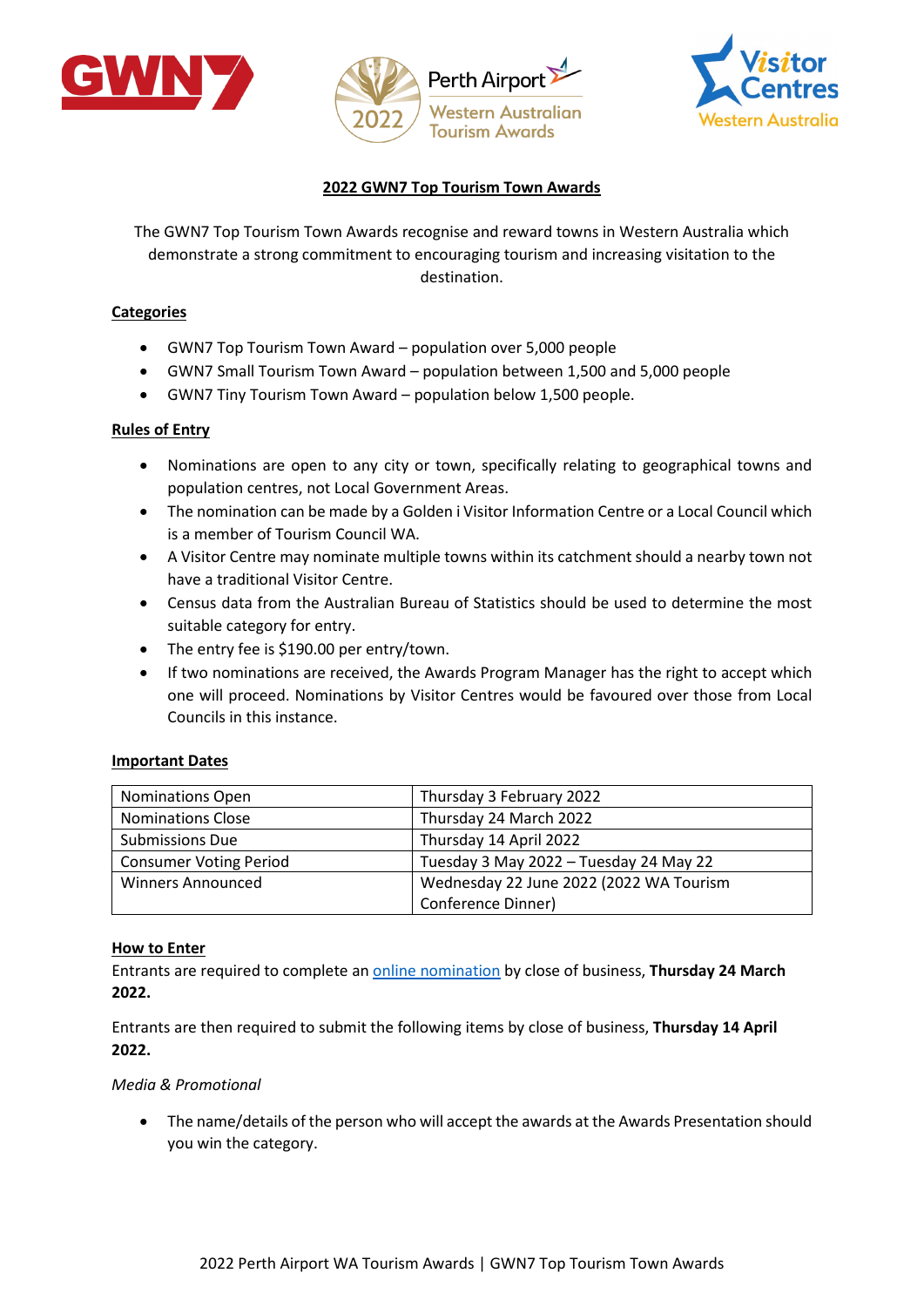





- The name/details of the person who will be corresponding with the Media should you win the category.
- A separate 100-word description about your town.
- Two hero images that best depict your entry.

## *Website*

- A website which fits the following criteria:
	- o Is a travel/tourism focused website which includes the town nominated.
	- o Has a copy of the itinerary provided in the entry.
	- o Displays the video provided in the entry.
	- o Has an online booking functionality to book tourism activities within the town OR where online bookings are not available, links to individual business websites.

## *Overview*

• An overview of the town/city's commitment to tourism.

## *Marketing*

• An overview of the town's target market.

## *Editorial Article*

- A short editorial article on why visitors should come to your town or city and what they could experience during their visit.
- The article must not be more than 800 words and entrants must submit both a Word and PDF version of the article.
- The article should be written in the style of a feature article for print or online media.
- The article must be accompanied by six images.
	- o Images to be high resolution PNG files (less than 250kb).
- All images must be free of copyright and will be used during the Awards presentation and on certificates.

#### *Video*

- A 30 second to 2-minute promotional video which highlights the key attractions and experiences in the nominated town or city.
- The video must be submitted in MP4 format and must be wide-screen and high-definition.
- The video must be suitable for public viewing and cannot infringe on the intellectual property, privacy, publicity, ownership or any other legal or moral rights of any third party.

#### *Itinerary*

- An itinerary for a defined target market e.g., two adults and two children for the number of days/nights as per your category requirements:
	- o Top Tourism Town
		- 4 days/3 nights
	- o Small Tourism Town
		- 3 days/2 nights
	- o Tiny Tourism Town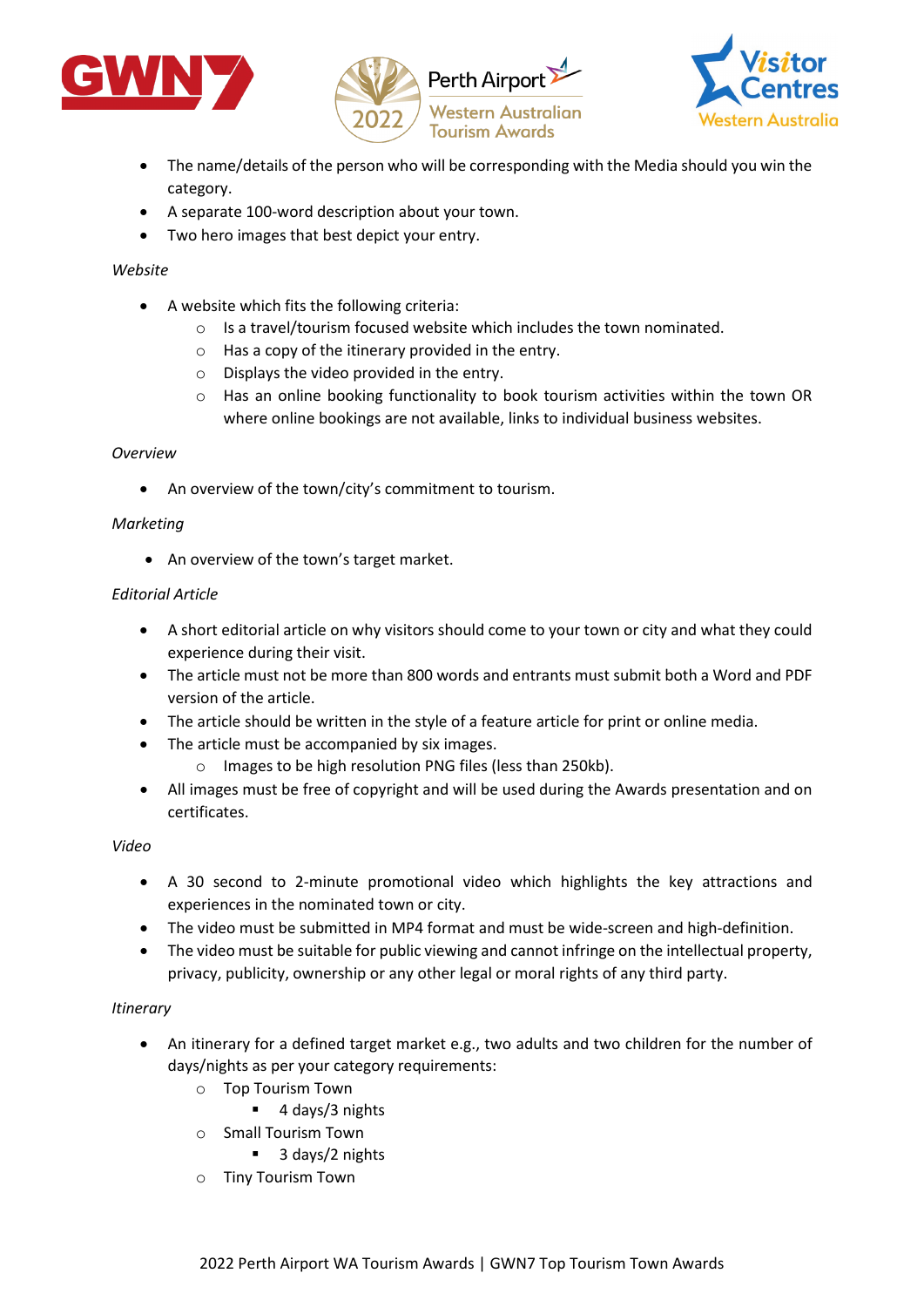





- 2 days/1 night
- Entrants must submit a text and optional PDF version of the itinerary.
- Itinerary must include both accommodation and activities.

# *Accommodation and Attractions*

- A list of accommodation and attraction activities that can generate a GRI score via ReviewPro.
	- $\circ$  Top Towns 5 of each (5 x accommodation, 5 x attraction)
	- $\circ$  Small Towns 3 of each (3 x accommodation, 3 x attraction)
	- $\circ$  Tiny Towns 2 of each (2 x accommodation, 2 x attraction)
- The entrant must have approval from each accommodation/attraction for the state/territory program to create a ReviewPro account and access the GRI. ReviewPro accounts are provided complimentarily to Quality Tourism Accredited Businesses.

## **Scoring**

There are three components to the judging process which will determine your overall score:

- Consumer vote (25%)
- Customer review (ReviewPro GRI) (10%)
- Submission review (65%)

Below are more details on each component.

## *Consumer Vote (25%)*

All entrants that receive a score of 75% or higher in the Submission Review will be deemed a finalist and proceed to the consumer voting component of the award process, which will be hosted on [www.westernaustralia.com.](http://www.westernaustralia.com/)

To incentivise voting, a winner will be selected and receive a \$5,000 credit with the WA Visitor Centre to spend on a holiday in WA. A second prize of a \$500 RAC Parks & Resorts voucher will also be offered. The winning towns' itineraries will be offered as a preferred trip for the winning voter.

## *Customer Review (ReviewPro GRI) (10%)*

To gain a perspective from visitors that have visited and experienced the town, a GRI from ReviewPro will form part of the entrant's score.

A GRI is an online reputation score based on review data collected from over 175 online travel agencies. Businesses will offer a number of accommodation and attractions within their town (dependent on which category they are entering) and the GRI from each will be combined then averaged to determine the entrant's GRI score.

## *Submission Review (65%)*

A panel of three experienced judges will review the written submission (including article, video and itinerary) and score individually.

These scores are combined and averaged out to determine your submission review score.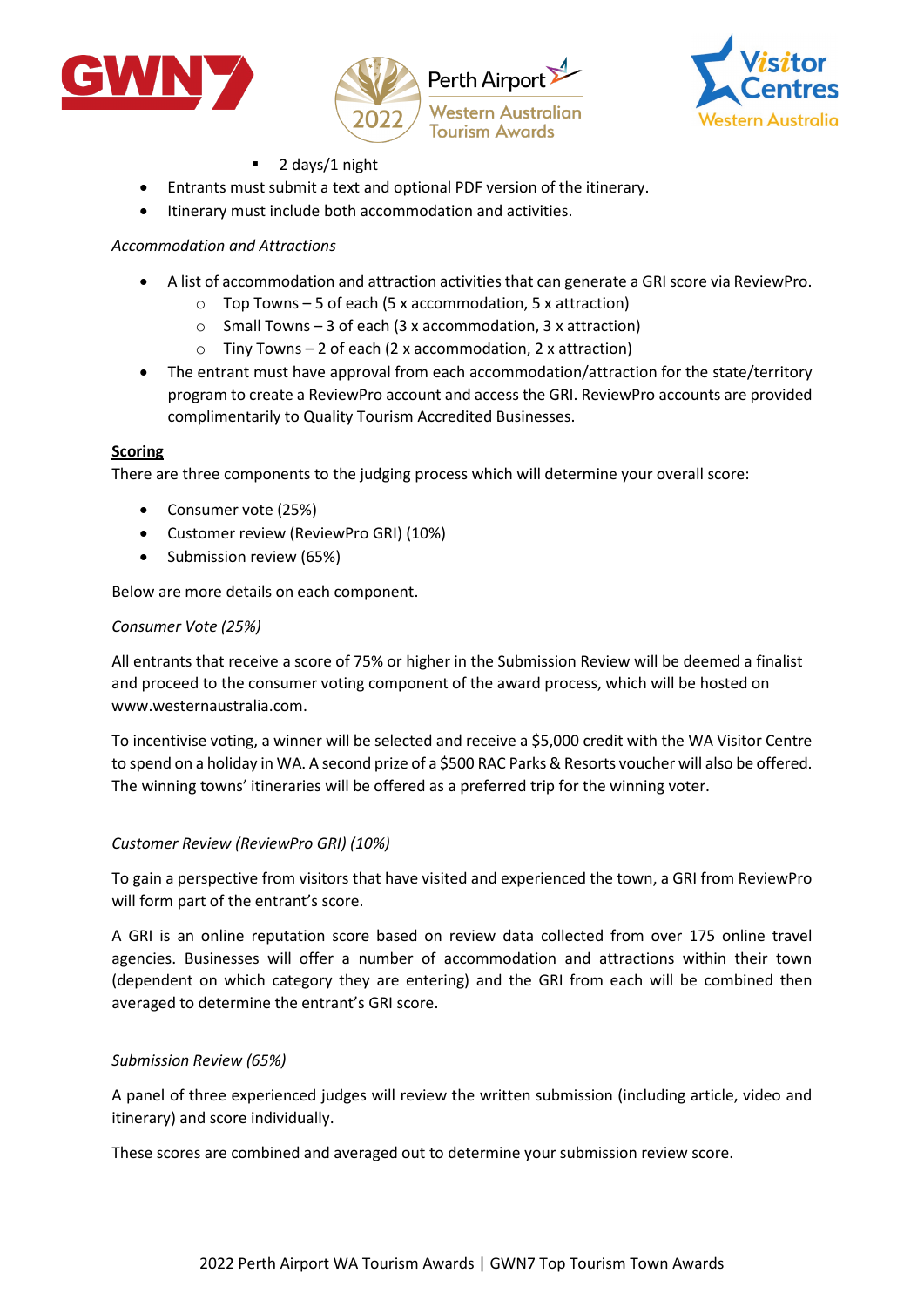





Below is the weighting for each question and tips for entrants on what the judges will be looking for:

- Overview and Marketing (5)
	- o The town was able to demonstrate that they have a commitment to growing tourism.
	- o Target market is clearly identified, and rationale of target market is clear and sound.
- Editorial & Photos (20 marks)
	- $\circ$  Thought, style and theme of the writing is of high quality and in the style of a feature article.
	- o Writing has been directed to the visitor.
	- o Theme is consistent with specified target market and the video and itinerary supplied.
	- o The theme reflects the brand and values of the town.
	- o A compelling and enjoyable proposition for specified market.
	- o Photos
		- **Photos are shot in a creative and interesting way to evoke an emotional** response.
		- **Photos and editorial are connected.**
- Video (20 marks)
	- o The video concept is creative and interesting to evoke an emotional response.
	- o Theme reflects the brand and values of the town and connects to the editorial and itinerary.
	- o Narrative and imagery are connected e.g., the story/description/voice over is connected to what is being viewed throughout the video.
	- o Key attractions and experiences are shown.
	- o Production of the video is of high quality.
	- o The town is at the centre of the concept.
- Itinerary (20 marks)
	- o Theme of itinerary is consistent with specified target market.
	- o Theme of itinerary reflects the brand and values of the town that have been identified in the video and editorial.
	- o The itinerary is achievable.
	- o A range of experiences/attractions are presented, with seasonality noted, if applicable.
	- o A compelling and enjoyable proposition that entices the reader to visit.

#### **Tips for Entrants**

- Your three elements must all relate back to the target market.
- The various components (itinerary, video, editorial, photos) must be aligned in theme, tone and who they are targeting.
- The judges or consumers may not know your town or city. Your editorial should be written so that judges and consumers are excited to visit your town/city.
- Do not use acronyms unless you include the full name in brackets following it.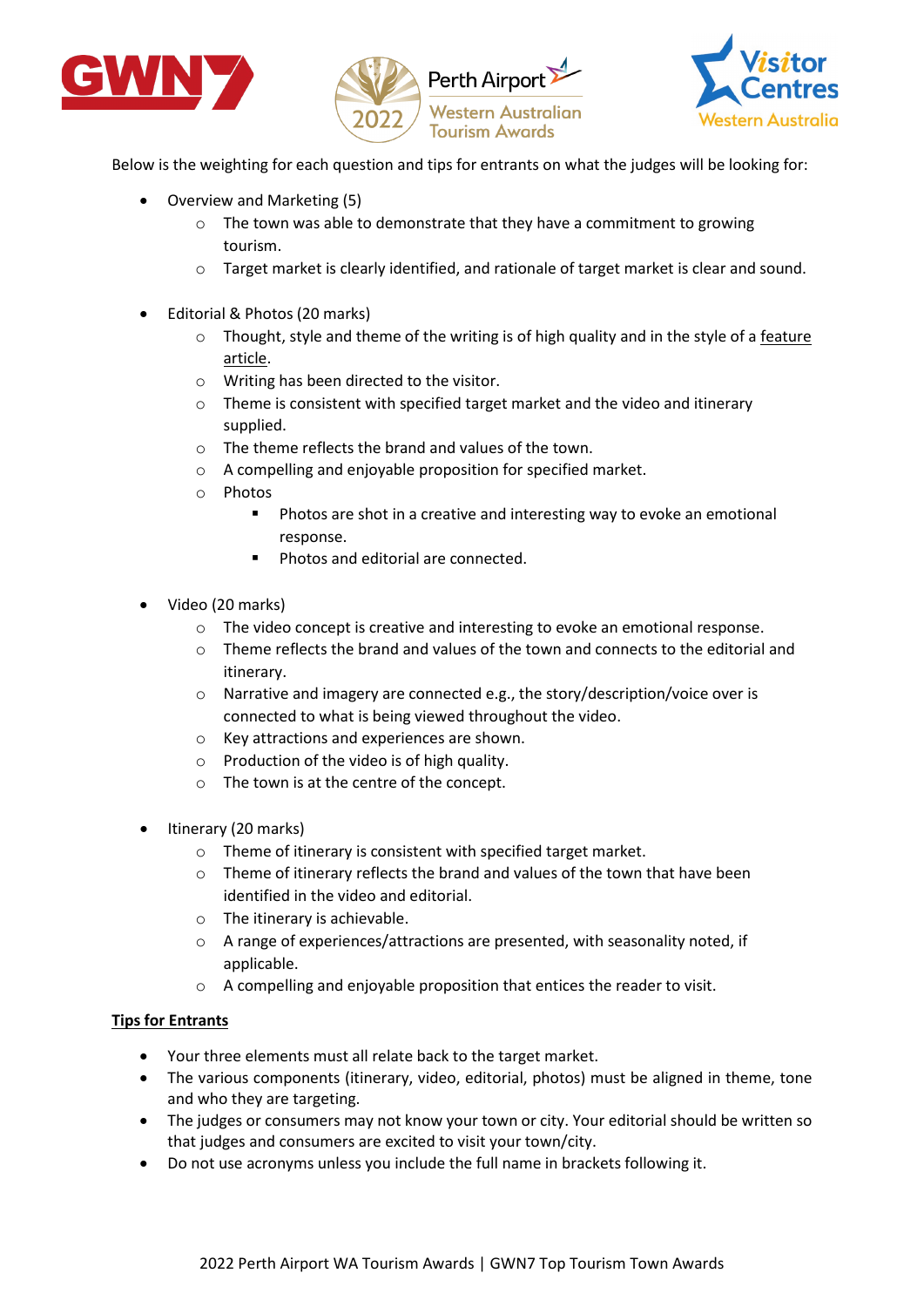





- Your itinerary should be achievable and able to be provided for visitors at all times, not just for your submission.
- The itinerary submitted will be suggested to the winners of the consumer promotion so ensure that you are able to provide this.
- You can use any means available to you to create your video, whether it is with a video camera, webcam, iPhone or Go Pro. You may also create a slide show using high-quality images and voice over or music. No budget is required, just your imagination.
- The video should show some of your major attractions or experiences that visitors can experience in your town/city and should include visitors enjoying those attractions and experiences.

## **Prizes**

## **GWN7 Top Tourism Town Award winner will receive:**

- \$20,000 advertising prize package provided by GWN7
- GWN7 on-air acknowledgement
- Electronic logo
- Framed certificate

#### **GWN7 Small Tourism Town Award Winner will receive:**

- \$10,000 advertising prize package provided by GWN7
- GWN7 on-air acknowledgement
- Electronic logo
- Framed certificate

#### **GWN7 Tiny Tourism Town Award Winner will receive:**

- \$5,000 advertising prize package provided by GWN7
- GWN7 on-air acknowledgement
- Electronic logo
- Framed certificate

The Silver and Bronze winners in each category will receive a framed certificate.

#### **Terms and Conditions**

By entering the GWN7 Top Tourism Town Awards, you authorise the use and/or reproduction of images and the 100-word description provided in relation to any editorial/advertising purposes initiated in conjunction with the awards and the Australian Tourism Awards.

Your contact details may also be supplied to agencies/sponsors engaged on behalf of award/organisers/committees for promotional purposes.

Under no circumstances will judges be held responsible for any comment, viewpoint or expression, whether expressed or implied, concerning the standard or quality of an entrant's submission.

By ticking the terms and conditions box, you agree not to bring a claim against any Judge, or state/territory Award owner or sponsor in relation to feedback on your submission. Entrants agree that the judges' decisions are final and that no correspondence will be entered into concerning such decisions.